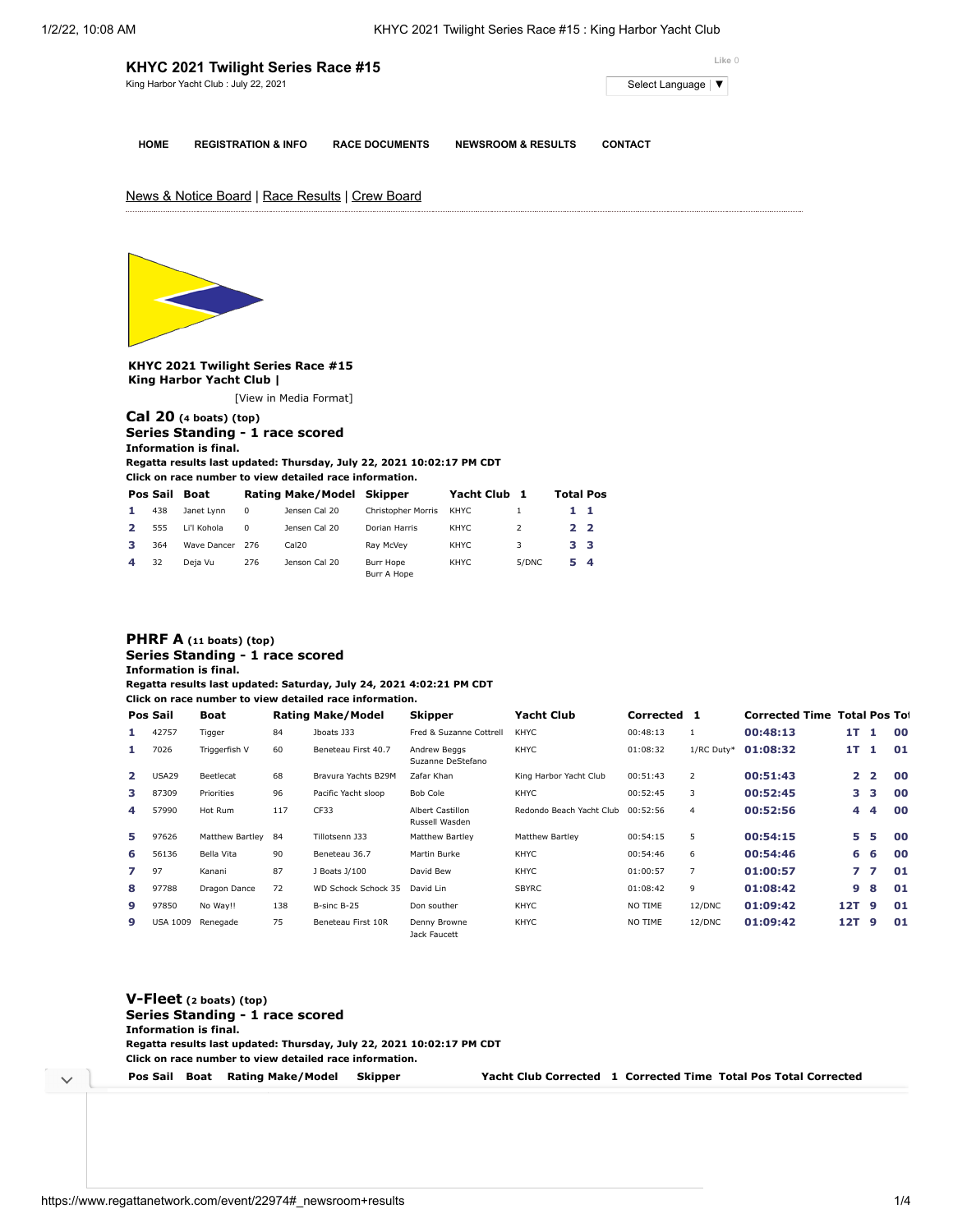## **Series Standing - 1 race scored Information is final.**

**Regatta results last updated: Thursday, July 22, 2021 10:09:52 PM CDT Click on race number to view detailed race information.**

|              | Pos Sail   | Boat              |     | <b>Rating Make/Model</b> | <b>Skipper</b>                | Yacht Club             | Corrected |                |                 |                |    | <b>Corrected Time Total Pos Total Corrected</b> |
|--------------|------------|-------------------|-----|--------------------------|-------------------------------|------------------------|-----------|----------------|-----------------|----------------|----|-------------------------------------------------|
| 1.           | 37764 Nina |                   | 434 | Hunter 30 Sloop          | Rafael Fernandez              | King Harbor Yacht Club | 00:36:01  |                | 00:36:01        | 1.             | -1 | 00:36:01                                        |
| $\mathbf{2}$ | 5570       | Jubilee           | 453 | Catalina 30              | Kenneth Bliaht                | <b>KHYC</b>            | 00:42:37  | $\overline{2}$ | 00:42:37        | 2 <sub>2</sub> |    | 00:42:37                                        |
| 3            | 523        | Arrogante         | 410 | Jboat J24                | Jill Alstott                  | <b>RBYC</b>            | 00:43:32  | 3              | 00:43:32        | з.             | з  | 00:43:32                                        |
| 4            | 2201       | SLOOP JOHN B      | 409 | J Boats j/24             | John Cove<br>Chris            | Port Roval YC          | 00:46:52  | 4              | 00:46:52        | 4              | 4  | 00:46:52                                        |
| 5.           | 00000      | GuacAmore         | 473 | Catalina 34              | Kent Lowell                   | King Harbor Yacht Club | 00:48:09  | 5              | 00:48:09        | 5.             | 5  | 00:48:09                                        |
| 6.           | 7668       | Fini              | 421 | Alerion Express 28       | Bud Legg                      | <b>KHYC</b>            | 00:48:31  | 6              | 00:48:31        | 6              | 6  | 00:48:31                                        |
| 7            | 1208       | <b>Blue Haven</b> | 451 | Catalina Catalina 34     | Thomas lett                   | <b>KHYC</b>            | 00:51:24  | 7              | 00:51:24        | 7              | 7  | 00:51:24                                        |
| 8            | 123        | Papillon          | 404 | Hunter 30 Hunter 30      | Marc Jacob<br>Matteo Villain  | <b>NA</b>              | 00:52:34  | 8              | 00:52:34        | 8              | 8  | 00:52:34                                        |
| 9            | 7719       | Ellis Island II   | 493 | Catalina 34              | Peter Ellis<br>JD Abercrombie | <b>BYC</b>             | NO TIME   |                | 10/DNC 00:53:34 | 10             | 9  | 00:53:34                                        |

**Notes:**

**Scoring System is RRS Low Point 2021-2024.**

**- Finishes in [brackets] denote throwouts** 

**- Click on race number to view detailed race information.**

**U.S.** 

#### **Information is final.**

Registration Problems or Questions? [Visit our Support Desk](http://support.regattanetwork.com/) | [View Our Privacy Policy](https://www.regattanetwork.com/html/privacy.html)<br>[Powered by Regatta Network®](http://www.regattanetwork.com/) | Online Sailing Event Registration and Management Services.<br>© 2022 [Regatta Network,](http://www.regattanetwork.com/) Inc. All Rights Reserved